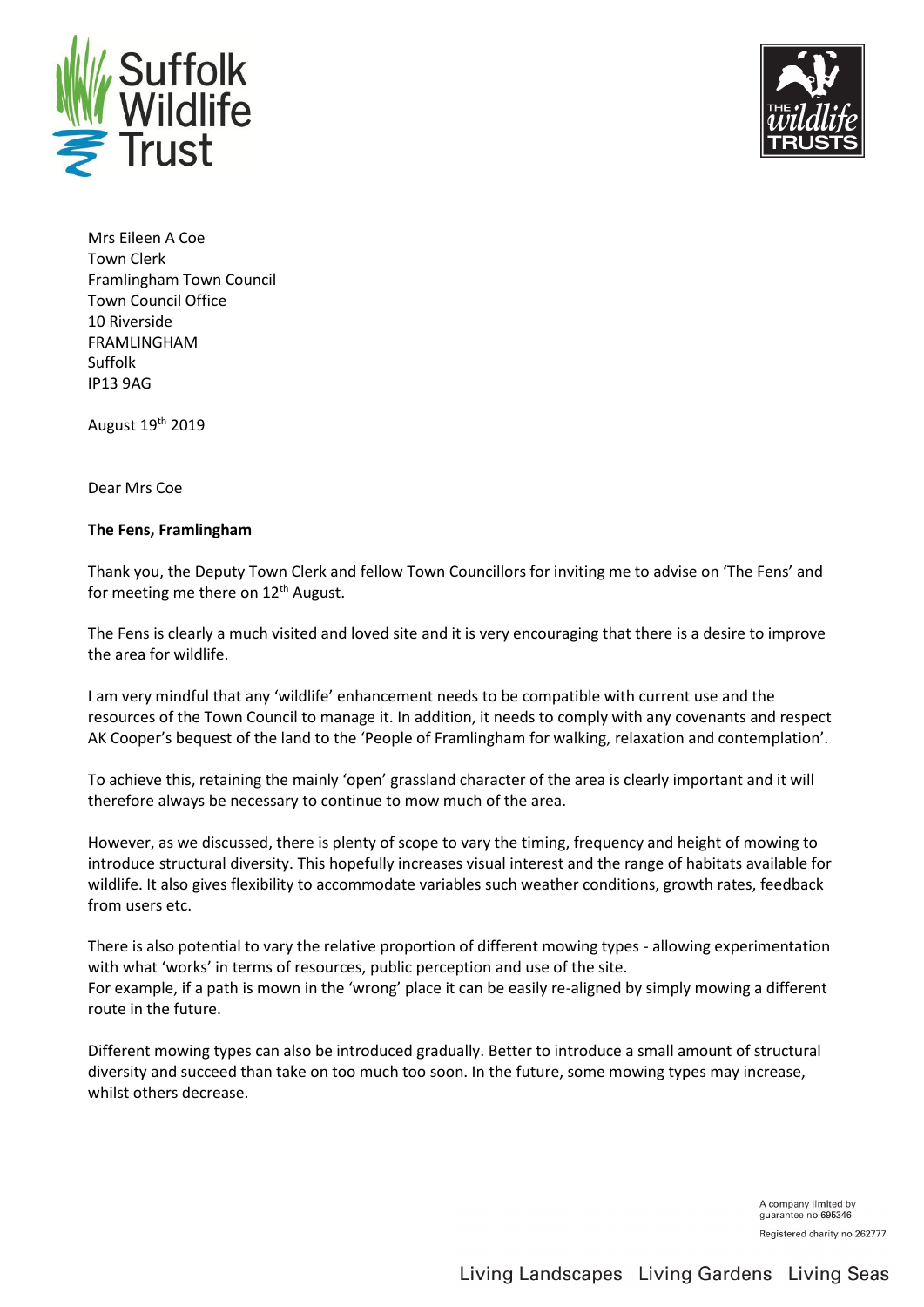The following are the broad types of mowing I suggest:

# • **Mowing to create a short sward circa 2-4"**

Most suited to regularly used paths, around benches, beside the tarmac path and perhaps a couple of larger areas for informal ball games/picnicking etc. The frequency of mowing will be dictated by resources, but if cutting starts with widening the existing 'desire lines', footfall will help decrease the number of cuts required.

This shorter sward can also be used to delineate areas less frequently cut and keep bramble/scrub from encroaching.

If gentle curves and sweeps are mown in this way, then an attractive network of paths and satellite open areas can be created. Avoid sharp angles and straight lines but at the same time avoid anything too complex. Larger mown areas don't need to be rectangles – circles and ovals work well.

# • **Mowing to create areas of 'semi-long grass' maintained at circa 4- 6"**

The topper or mower can be set high so creating medium length grass. This will allow some low-flowering species to bloom as well as maintaining intermediate length grass which is good habitat for invertebrates and small mammals which can in turn provide food for birds such as swallow, house martin, swift, barn owl and kestrel. If cut regularly enough it should not be necessary to remove the arisings from these areas. This mowing regime is most suited to bordering short sward areas so creating graded habitat between short and long grass or where there are features such as crescents around benches that are not suited to longer grass. Again, avoid straight lines – adopting gentle curves and scallops instead.

### • **Mowing twice a year and removing arisings**

Choose one or two areas of a manageable size which can grow longer during spring and summer. One suitable area for this is the slope between the veteran oaks.

The size of area(s) will be dictated by available resources to cut and remove arisings. If a flail mower collector is used, then a larger area can be managed than if it is to be cut and managed by strimmer/brushcutter and hand raking up.

Cut and remove arisings once in March/April and then again in September.

The arisings can either be retained on site as habitat piles or disposed off-site through a green waste recycling system. The latter may be a better option if feasible.

If any habitat piles are created, they should be limited in number and carefully located. To avoid proliferation, the same piles should be used each year and they should not be located against the trunks of trees or where they may leach into the river (see attached fact sheet on habitat piles).

In the future it may be possible to enhance the diversity of these twice mown areas by spreading 'greenhay' from suitable local sites such as Framlingham Cemetery. However, I would suggest waiting until the management is up and running successfully. We would be happy to offer further advice on this in the future.

### • **Mowing areas every other year and removing arisings**

Overwintering grass and tall herb are useful hibernation habitat for insects and provide a winter food source for seed eating birds and small mammals.

However, to prevent these areas becoming scrub they will need cutting and raking every other year. If relatively small areas are adopted, then such areas may lend themselves to management by volunteers.

I have attached our factsheets on grassland management as supporting information for the above mowing types

### • **No mowing**

There may be some areas that it is possible to stop mowing altogether and allow scrub to develop. This will require good PR because until the scrub begins to develop it can look 'messy'. Suitable locations for this may be along the northern edge, awkward corners and scallops along the river edge and perhaps beneath the group of oaks.